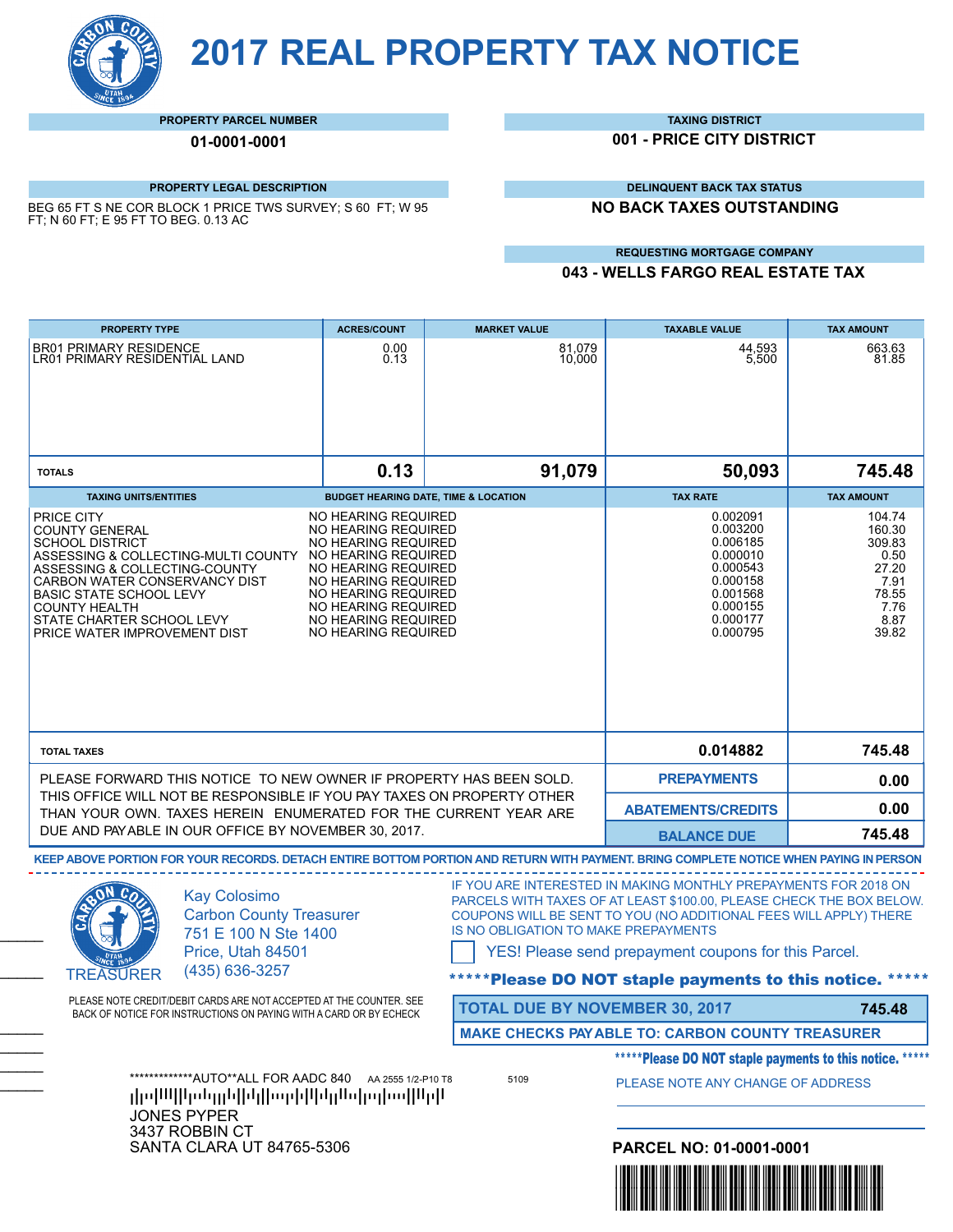The property description on the front of this form may be abbreviated. Do not use for official documents. Contact Recorder's office for complete legal description.

## **DELINQUENCIES**

If this property was recently subdivided or combined, other delinquencies may apply which do not appear on this Notice.

If the statement "Outstanding back taxes due." is printed near the top right of the Real Property Tax Notice (see reverse side of this form), there are delinquent taxes pending on the property. Please contact the Treasurer's office for the amount of the unpaid taxes, penalties and/or interest.

By state statute, property taxes are due on or before November 30, 2017. If payment is postmarked or paid in person after the due date, the greater of a 2.5% or \$10.00 minimum penalty per property parcel will be added to the tax amount. That penalty can be reduced to the greater of 1% or \$10 if ALL 2017 delinquent taxes plus the 1% or \$10 penalty are paid on or before January 31, 2018. Each year, a delinquent tax listing is advertised in a local newspaper, or on our website www.carbon.utah.gov, specifying properties with unpaid current year tax assessments. Unpaid tax and penalty are assessed as a lien if not paid in full by January 1st. There is a four-year redemption period to pay the taxes, penalties and interest owed. If payment is not made in full during that period, the property is offered to the public at a Tax Sale. The property is then deeded to the successful bidder after that sale.

## **RETURNED CHECKS**

All returned checks will result in cancellation of payment, taxes will be considered delinquent and a returned check fee may apply.

THE COUNTY TREASURER ONLY COLLECTS TAXES, DOES NOT ASSESS PROPERTY, FIX VALUATIONS, SET RATES OR GRANT EXEMPTION AND HAS NO AUTHORITY TO MAKE CHANGES ON THE TAX ROLL.

THIS PROPERTY MAY BE SUBJECT TO A DETAIL REVIEW UNDER UTAH CODE SECTION 59-2-303.1

Pursuant to Utah Code § 59-2-1317, you have the right to direct allocation of a partial payment between amounts due for [total] property tax, assessments, delinquent local district fees, and any other amounts due on this notice.

PLEASE VISIT OUR WEBSITE AT: www.carbon.utah.gov

**TAX PAYMENT PROCEDURES: If paying taxes in person,** bring this entire notice to Treasurer's office.

**Payments made by mail** must be postmarked by November 30, 2017. Please include the Property Parcel Number printed on the top left side of your Real Property Tax Notice (see reverse side of this form) on your check (please do not send cash). Also include the payment stub located at the bottom of the Tax Notice. A return envelope is included herewith for your convenience in mailing your payment. No receipt or Tax Notice will be returned. Your canceled check will be your receipt. Make check payable to Carbon County Treasurer.

**To pay by Credit Card or Electronic Check** you can pay on line at www.carbon.utah.gov or at the counter. CHARGES WILL APPLY. PAYMENTS ARE NOT ACCEPTED OVER THE PHONE.



Make sure you have the right parcel number, the treasurer's office will not be responsible if you pay on property other than your own.

NOTE: Instant Payments, the service provider, charges a fee for this service. No portion of that fee is paid to Carbon County Treasurer.